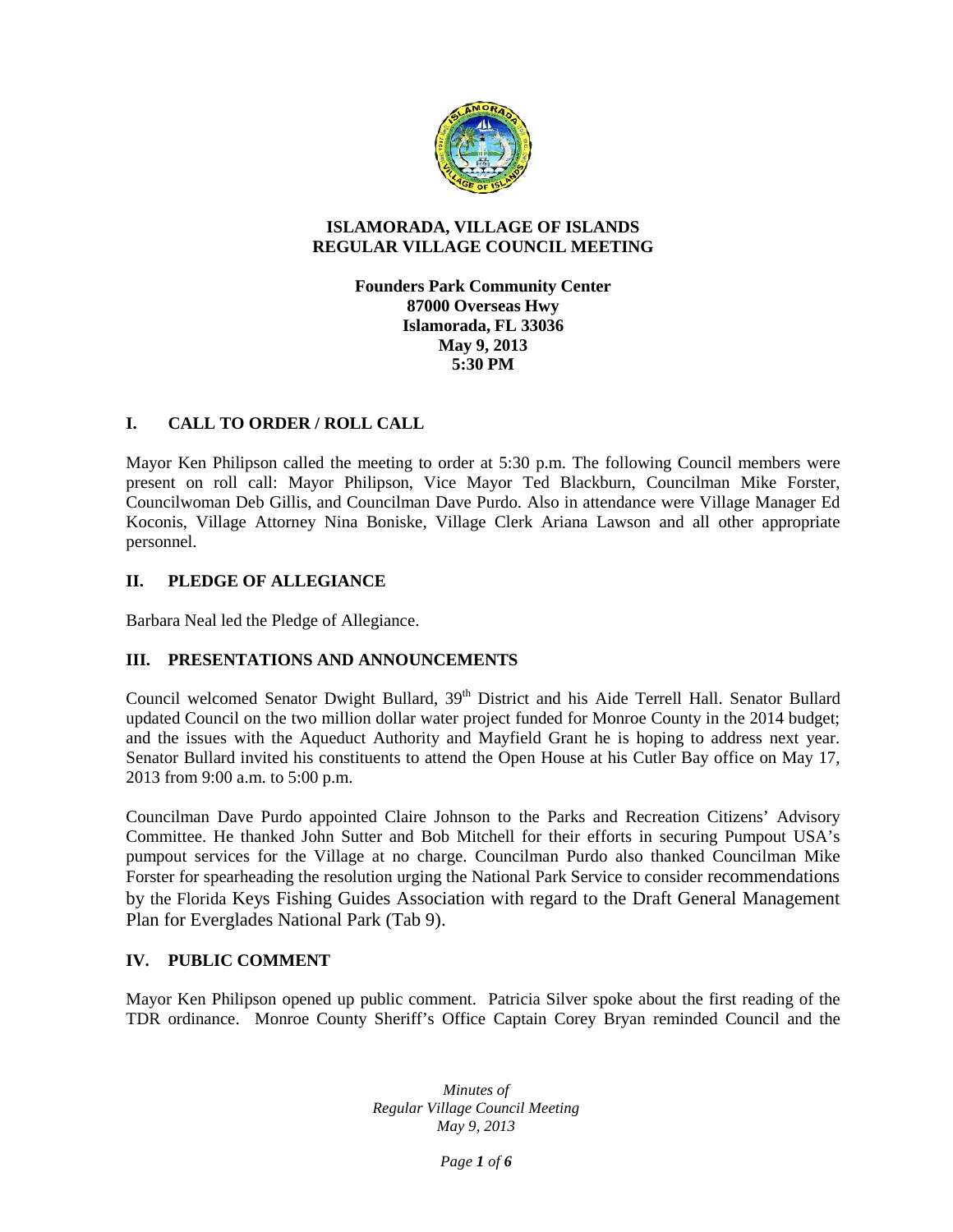public of the May 18, 2013 beach cleanup at Tea Table, Lignum Vitae and Indian Key Fill. Mayor Philipson closed public comment.

### **V. AGENDA: Request for Deletion / Emergency Additions**

There were no deletions or emergency additions to the agenda.

### **VI. CITIZENS' ADVISORY COMMITTEE UPDATES**

**A.** Council Discussion of Ad Hoc Planning and Development Services **TAB 1** Citizens' Advisory Committee Report to Village Council

Vice Ted Mayor Blackburn expressed his appreciation for the work that went into producing the report but also concern regarding the negative tone and criticisms of staff. Vice Mayor Blackburn agreed that staff should be provided training in how to communicate more effectively. Vice Mayor Blackburn stated the belief that Village staff works with applicants to approve their projects, and acknowledged that there are times when applications cannot be approved due to nonconformity with the Village Code. He stated that it is Council's responsibility to amend the Village Code if necessary, and staff's responsibility to recommend proposed changes to Council. He also suggested forming a Board of Appeals for Planning. City View upgrades will be a tremendous assistance to the public as it will allow them to track their projects on line.

Councilman Purdo opined that the positions of Village Manager and Director of Planning and Building Services comprise too heavy a workload for one individual to carry.

Councilwoman Deb Gillis noted the composition of the Committee by construction industry representatives, suggesting that the report may not reflect a complete cross-section of the community. Councilwoman Gillis acknowledged that revisions to the Land Development (LDR) may be necessary and that Village Code will likely continue to evolve. She agreed on the importance of the City View upgrades, continuing education and additional training for staff. She also noted that it is not uncommon within the Village and in other municipalities to combine positions for financial reasons, as was the case with Mr. Koconis' position.

Councilman Mike Forster opined that lack of leadership in the Planning Department is problematic. He recommended using a portion of the \$160,000.00 general fund overage in the current fiscal year to hire a new Director of Planning and Development Services. Councilman Forster commended the Committee for their comprehensive report and recommended Council take action on the recommendations.

Mayor Ken Philipson recommended staff propose LDR amendments to the Local Planning Agency (LPA) for immediate action. Mayor Philipson suggested a ninety (90) day period to allow the Village Manager/Director of Planning and Development Services Ed Koconis to implement constructive changes in the Planning Department.

Village Manager/Director of Planning and Development Services Ed Koconis expressed agreement with much of the Committee's report. Mr. Koconis stated that he has directed staff to work with applicants to assist applicants in exploring alternatives when their projects cannot be permitted within the parameters of the existing Village Code. He reported that customer service and communication skills training were currently being scheduled for staff and that staff is developing a list of permit types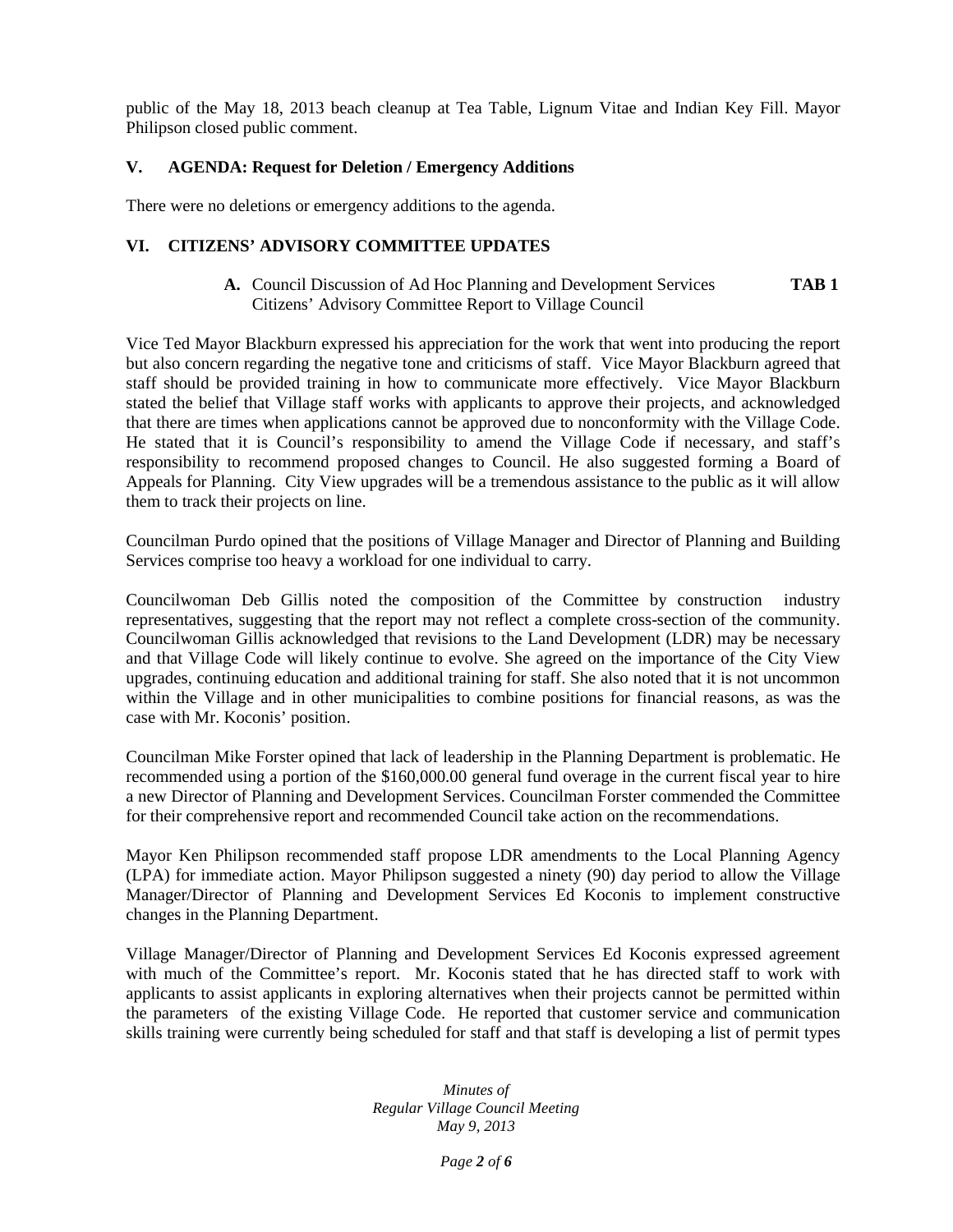that may be eligible for expedited or no review. Mr. Koconis stated the belief that the City View upgrades are essential to streamlining the process for staff and the public.

Mayor Philipson called for public comment. David Makepeace acknowledged the Council's difficult position in addressing the Committee's report, and agreed with a ninety (90) period to implement changes. Cheryl Culberson requested the LPA be allowed to address the Committee's suggested LDR changes without interference by Council. David deHaas-Grosseck stated that he would like to be the Planning Director. Mr. Grosseck spoke in support of Village staff and stated the Village Code is ambiguous and should be clarified to avoid future litigation. Patricia Silver stated that her interactions with Planning staff were always very professional, but that suggested that a complete rewrite of the LDRS was necessary and that interpretations of the Village Code should be documented for the public. Cheryl Culberson read a prepared statement on behalf of Buddy Wilton regarding Mr. Wilton's recent interactions with Planning Department staff. Dave Boerner reviewed Council's original direction to the Committee with regard to goals and objectives. Mr. Boerner agreed with a ninety (90) period to implement changes. Don Horton, Committee Chair, stated the Committee report reflected the voices of realtors, homeowners, contractors, biologists, landscape architects, etc. Ken Gentes stated the report was entirely based on public comment from Committee meetings. Mayor Philipson closed public comment.

### **VII. VILLAGE MANAGER REPORTS AND UPDATES**

No Village Manager reports or updates were provided.

#### **VIII. CONSENT AGENDA**

**A.** Minutes: **TAB 2**

March 28, 2014 Special Call Village Council Meeting Executive Session (Case No. 12-AP-8-P)

April 3, 2013 Special Call Village Council Meeting Executive Session (Case No. 07-CA-582-P)

April 3, 2013 Special Call Village Council Meeting Executive Session (Case No. 07-CA-583-P)

Councilwoman Deb Gillis offered a motion to approve the consent agenda. Councilman Mike Forster seconded the motion. Mayor Ken Philipson called for all in favor. All present voted and the motion passed 4-0, with Councilman Dave Purdo absent for the vote.

#### **IX. ORDINANCES**

**A.** Second Reading – Ordinance Creating Registration for Real Property **TAB 3** Property Mortgages in Default

Village Attorney James White read the title of the ordinance. Village Manager Ed Koconis presented the staff report to Council. Tom Darnell, Federal Property Registration Corp., confirmed that no additional fees would be charged to the Village outside of those outlined in the proposed agreement.

> *Minutes of Regular Village Council Meeting May 9, 2013*

> > *Page 3 of 6*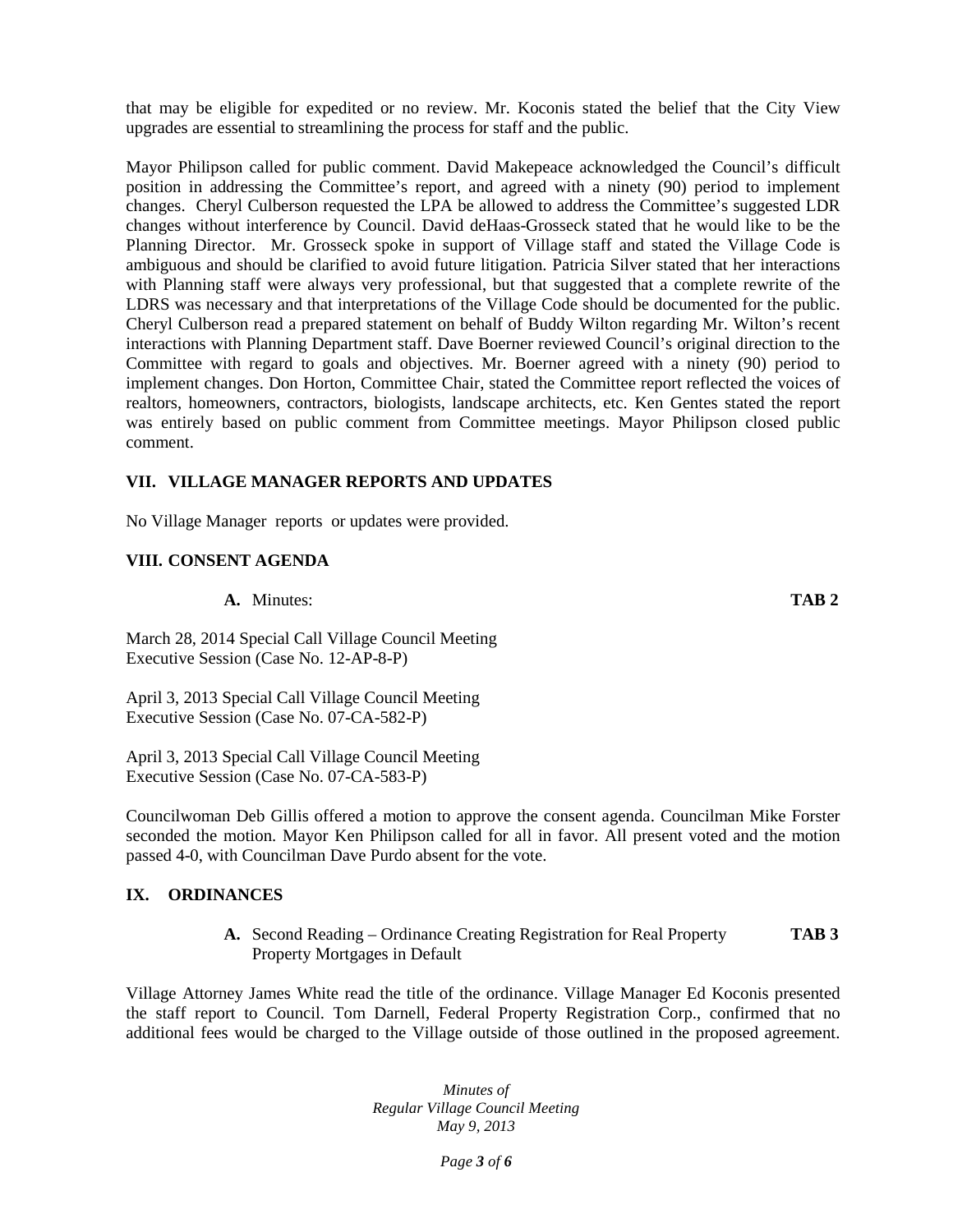Mayor Ken Philipson called for public comment; there was none. Councilman Dave Purdo offered a motion to approve; Vice Mayor Ted Blackburn seconded the motion. Council voted and the motion passed 5-0.

# **X. QUASI-JUDICIAL**

No quasi-judicial items were presented.

# **XI. RESOLUTIONS**

**A.** Resolution Approving Agreement with Federal Property Registration **TAB 4** Corp. to Provide Services Related to the Registration of Distressed Real Property

Village Attorney James White read the title of the ordinance. Village Manager Ed Koconis presented the staff report to Council. Mayor Ken Philipson called for public comment; there was none. Councilwoman Deb Gillis offered a motion to approve; Councilman Dave Purdo seconded the motion. Council voted and the motion passed 5-0.

> **B.** Resolution Approving a Portion of the Residential Building Permit **TAB 5** Allocation System Ranking and Awards: Quarter 2 of 2013

Village Attorney James White read the title of the ordinance. Assistant Director of Planning Cheryl Cioffari presented the staff report to Council. Mayor Ken Philipson called for public comment; there was none. Councilwoman Deb Gillis offered a motion to approve; Councilman Mike Forster seconded the motion. Council voted and the motion passed 5-0.

> **C.** Resolution Approving Nonresidential Building Permit Allocation **TAB 6** System Ranking and Awards: Quarter 2 of 2013 (Closed Noon on April 30, 2013)

Village Attorney James White read the title of the ordinance. Assistant Director of Planning Cheryl Cioffari presented the staff report to Council. Mayor Ken Philipson called for public comment; there was none. Eric Halter, Net-Five Islamorada responded to concerns voiced by Mayor Philipson regarding property maintenance, assuring Council of plans to proceed with the development. Councilman Mike Forster offered a motion to approve; Vice Mayor Ted Blackburn seconded the motion. Council voted and the motion passed 5-0.

> **D.** Resolution Approving Proposed Settlement Agreement in the Case of **TAB 7** Gary Zaret and Jeanne Zaret, v. Islamorada, Case No. 12-AP-8-P, 16<sup>th</sup> Judicial Circuit, Monroe County, FL

Village Attorney James White read the title of the resolution and presented the staff report to Council. Mayor Ken Philipson opened public comment; there was none. Councilman Mike Forster offered a motion to approve; Councilman Dave Purdo seconded the motion. Council voted and the motion passed 5-0.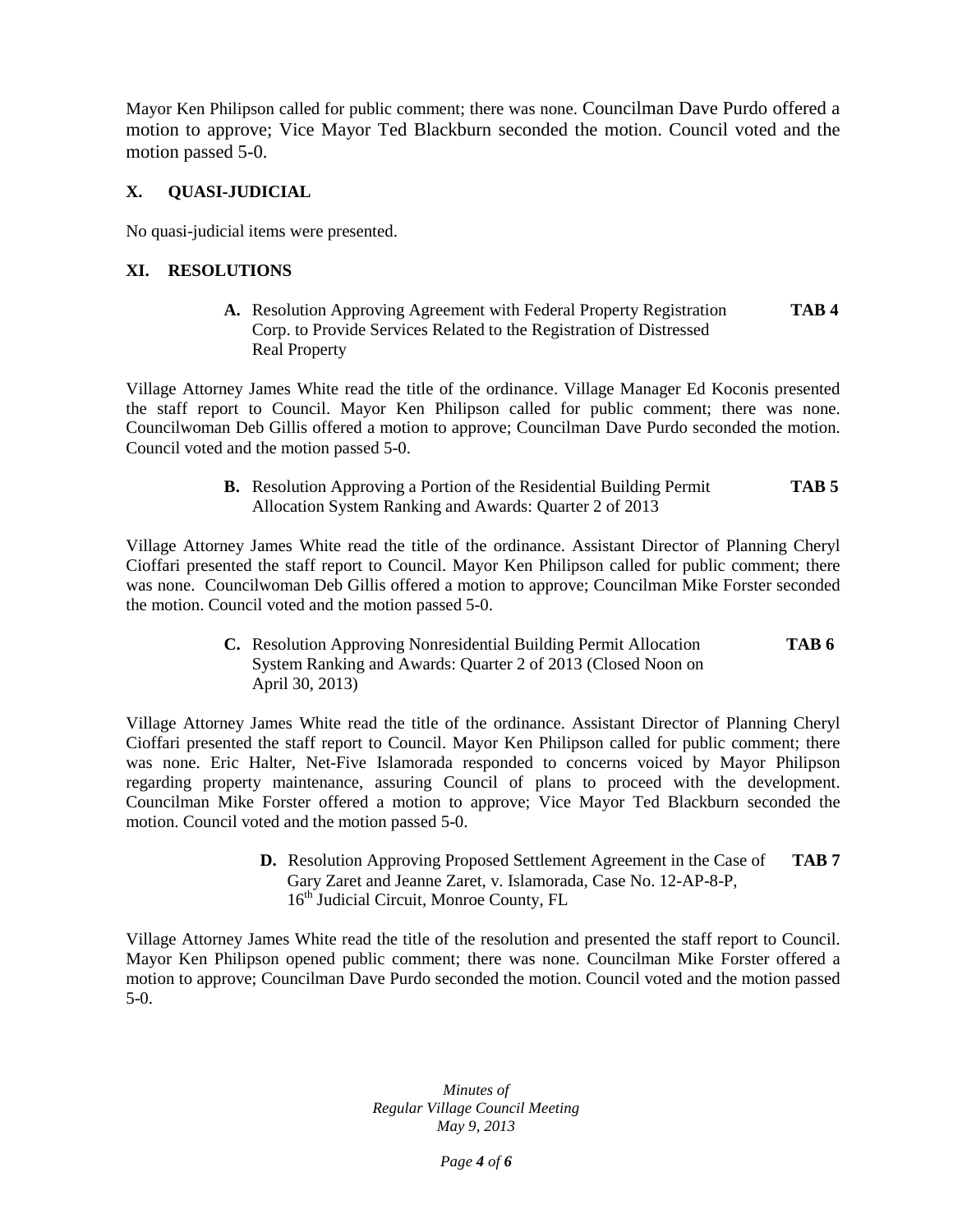### **XII. MOTIONS**

No additional motions were made.

### **XIII. WASTEWATER MATTERS**

**A.** Wastewater Project Update

Wastewater Program Manager Greg Tindle presented the update to Council. Mr. Tindle advised Council that the draft pavement evaluation is complete and currently being reviewed. He announced a design meeting scheduled for May 30, 2013 and a pre-construction meeting for South Plantation Key, excluding Venetian Shores on, June 12, 2013. Mr. Tindle also reported that the phase I and II environmental assessment is complete for the vacuum pump station property on Middle Plantation Key.

Vice Mayor Ted Blackburn called for public comment. Larry Barr advised Council that someone in the public is providing erroneous cost quotes for grinder pumps and requested the Village provide a list of qualified providers for the public. Mayor Ken Philipson closed public comment.

> **B.** Resolution Approving A Letter Agreement between Government **TAB 8** Services Group, Inc. and Islamorada, Village of Islands to Provide Services for the Development and Implementation of the Village's Phase II Wastewater Assessment for the Remaining Service Area

Village Attorney James White read the title of the ordinance. Wastewater Program Director Greg Tindle presented the staff report to Council. Mayor Ken Philipson called for public comment; there was none. Councilwoman Deb Gillis offered a motion to approve; Vice Mayor Ted Blackburn seconded the motion. Council voted and the motion passed 5-0.

## **XIV. MAYOR / COUNCIL COMMUNICATIONS**

**A.** Discussion Regarding the Everglades National Park Draft General Management Plan (GMP) – Councilman Purdo and Councilman Forster

Councilman Mike Forster stated that the Draft General Management Plan would be detrimental to the business of backcountry fishing guides and the charter boat industry. Mayor Ken Philipson called for public comment. Larry Barr recommended Council support the position of local backcountry fishing guides. Mayor Philipson closed public comment.

> **B.** Resolution Urging the National Park Service to Consider the Florida **TAB 9** Keys Fishing Guides Association Recommendations for Inclusion in the General Management Plan for Everglades National Park

Village Attorney James White read the title of the resolution. Councilman Mike Forster offered a motion to approve; Councilman Dave Purdo seconded the motion. Council voted and the motion passed 5-0.

Vice Mayor Ted Blackburn announced that Gordon Hadley will be leaving town and therefor stepping down from the Local Planning Agency (LPA). Vice Mayor Blackburn appointed Dennis Ward as Mr. Hadley's replacement.